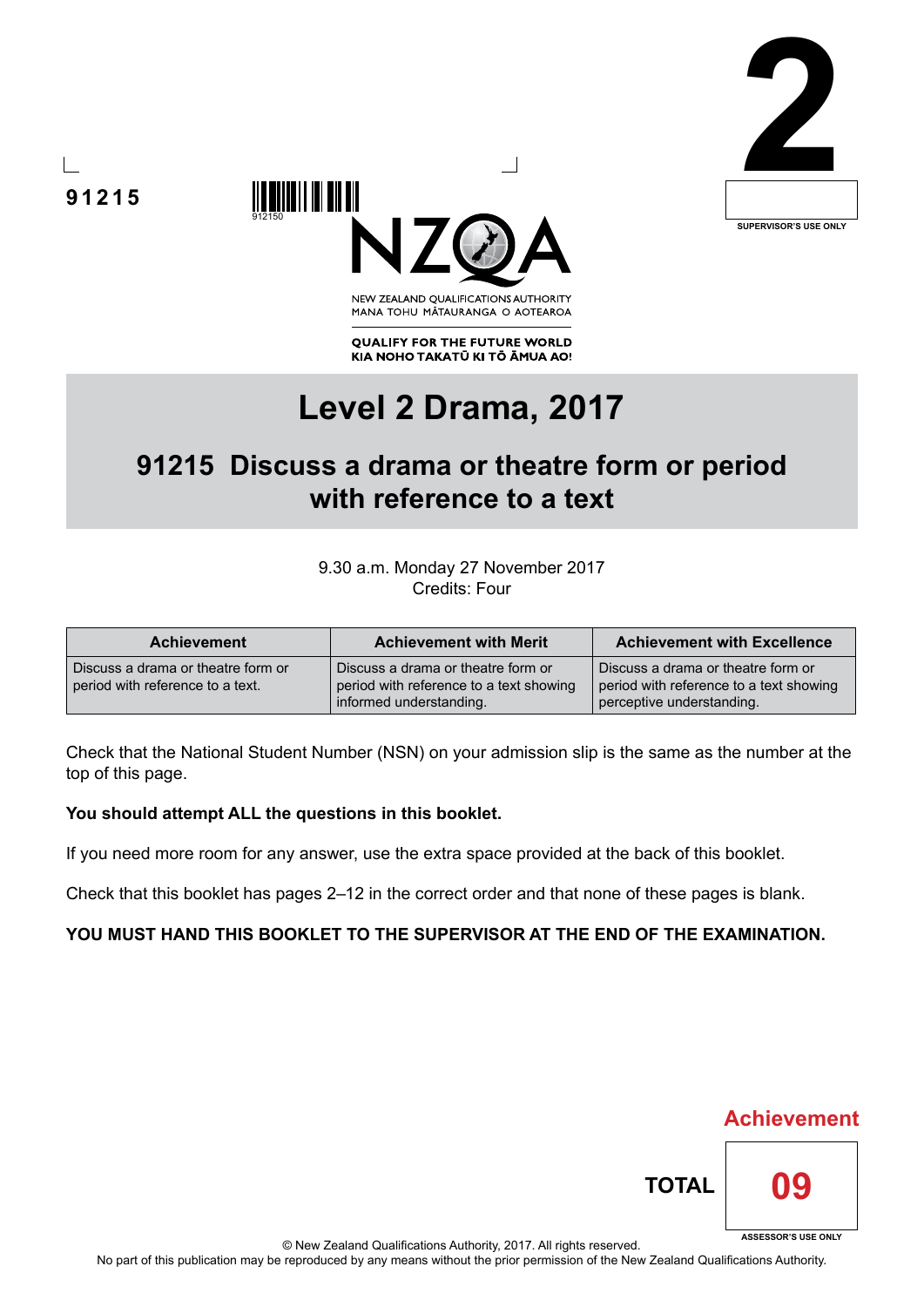To answer the questions in this paper, name the drama/theatre form or period you have studied, and To answer the Habsache in this paper, name the dramal

 $\overline{2}$ 

Drama/theatre forms include (but are not limited to):

- medieval theatre
- Greek theatre
- commedia dell'arte
- Elizabethan theatre
- epic theatre

text was not written as a script - as for example in commedia dell'arte - give brief details of the action.)

New Zealand theatre.

**Drama/theatre form or period**://Epic Theatre/ the of the text (or brief details of the action): / 10xfam Wealth Report Performance, on Wealth and inequality Locus laywright/creator(s) (if applicable): // Bretolt Breche

satures of the drama/theatre form or period to which the questions refer may include:

 $\bullet$ 

 $\bullet$ 

- performance space acting styles **Imemes or ideas**
- conventions
- use of technologies

purpose

- historical/social context
- use of language.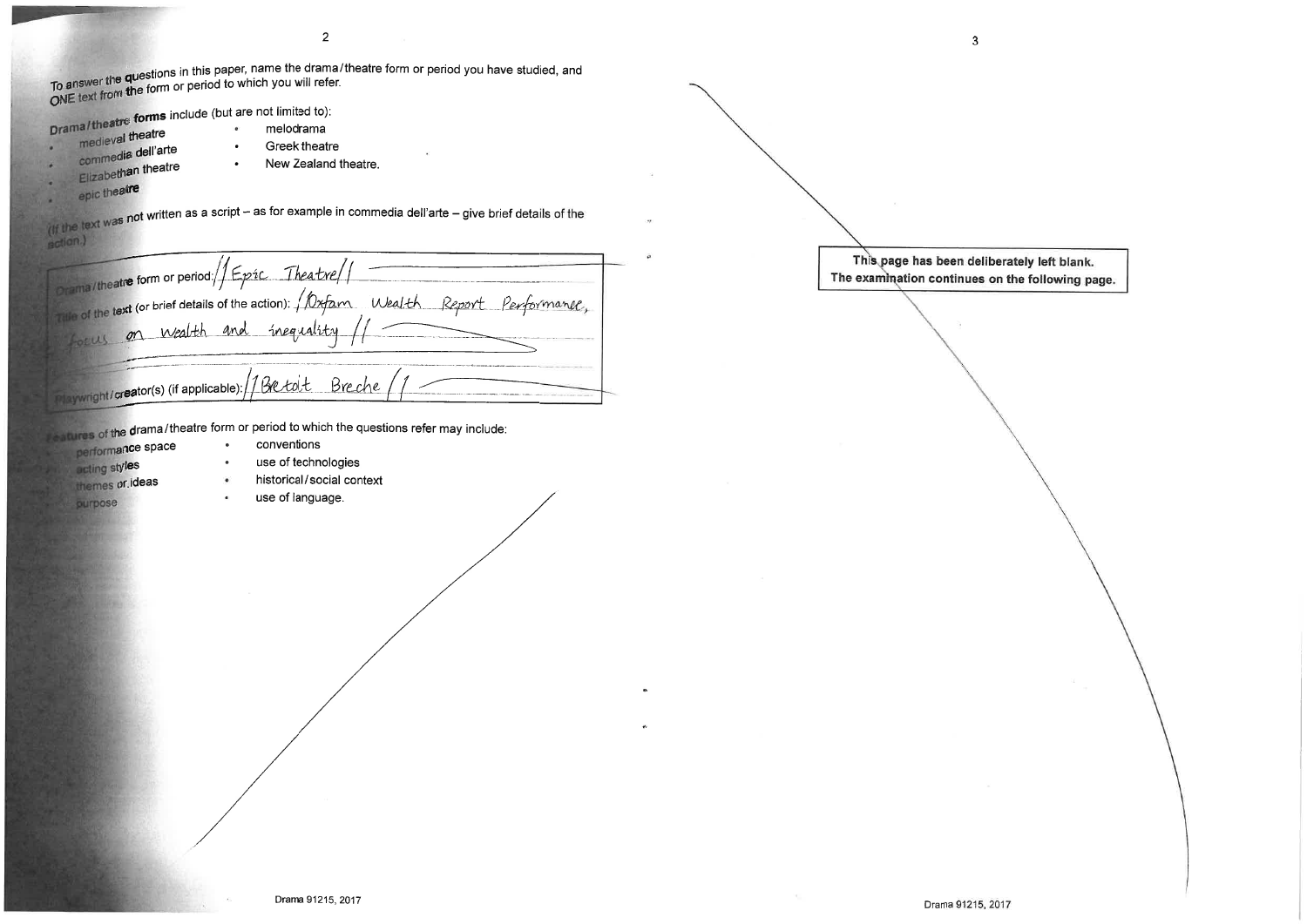ASSESSOR'S<br>USE ONLY

### QUESTION ONE: ORIGINS OF THE DRAMA OR THEATRE FORM

Describe where and when the drama or theatre form was originally developed.  $(a)$ 

The epic theatre was created  $1n$ <u>1920c</u>  $10y$ Bretolt Breche, a German playwriter who moved (4) before WWII, The epic theatre  $t_{\sigma}$ America in USA and then spread developed to the ubrid

- $(b)$ Explain a reason for the development of the form. You could consider
	- the social or cultural values of the time
	- the laws or religious customs of the time
	- a reaction to important events or political movements
	- the message the form was intended to convey to the audience.

19205 Duving the dramatic theating was very (1) performed in a popular, it (@) usually theatre and the plays often make argrenie emotional and focus on what will happen at ending. While Bretolt Brecht disliked this so style drama. So he greated the Epic theatre which  $\circ$   $\tau$ the intension is to let the quelience think critically about a social or political problem and take action after watching the play. Instead of get involved into the play. Bretolt Brecht's opinion was opposed to Wazz Germany at that time, this result him escaped from Germany and went to USA

Explain how a feature of the form is seen in your chosen text. You could consider:  $(c)$ the intention of the playwright the expectations of the audience. Give specific details from the text to support your answer. Epic theatre form Dur. performance was an Oxform Mealth report. Our intension the about the audience <u>realise the problem</u> was  $\infty$ let in the society wealth inequality is gertring  $Ser'1ouS$ . According to the and mone Move Report  $2014$ ríchest  $-\frac{2}{n}$ the Dxtam  $\infty$  //  $own$ 487. population the qlobal wealth,  $which$ the top 20% uncluding the top own 94.5% of the global wealth, leaving  $\frac{1}{2}$ only 5.5% to the rest 80% of the global population I for the expectation of the audience, we hoped take action after watch our performance, could the poor by donation to charity example, We also hope the rich could shave thew wealth to others. We hope some donate to the Riels Can could Organisation to allow every kids have an of education and future oppotunny

Drama 91215, 2017

**SSESSOR!**<br>USE ONLY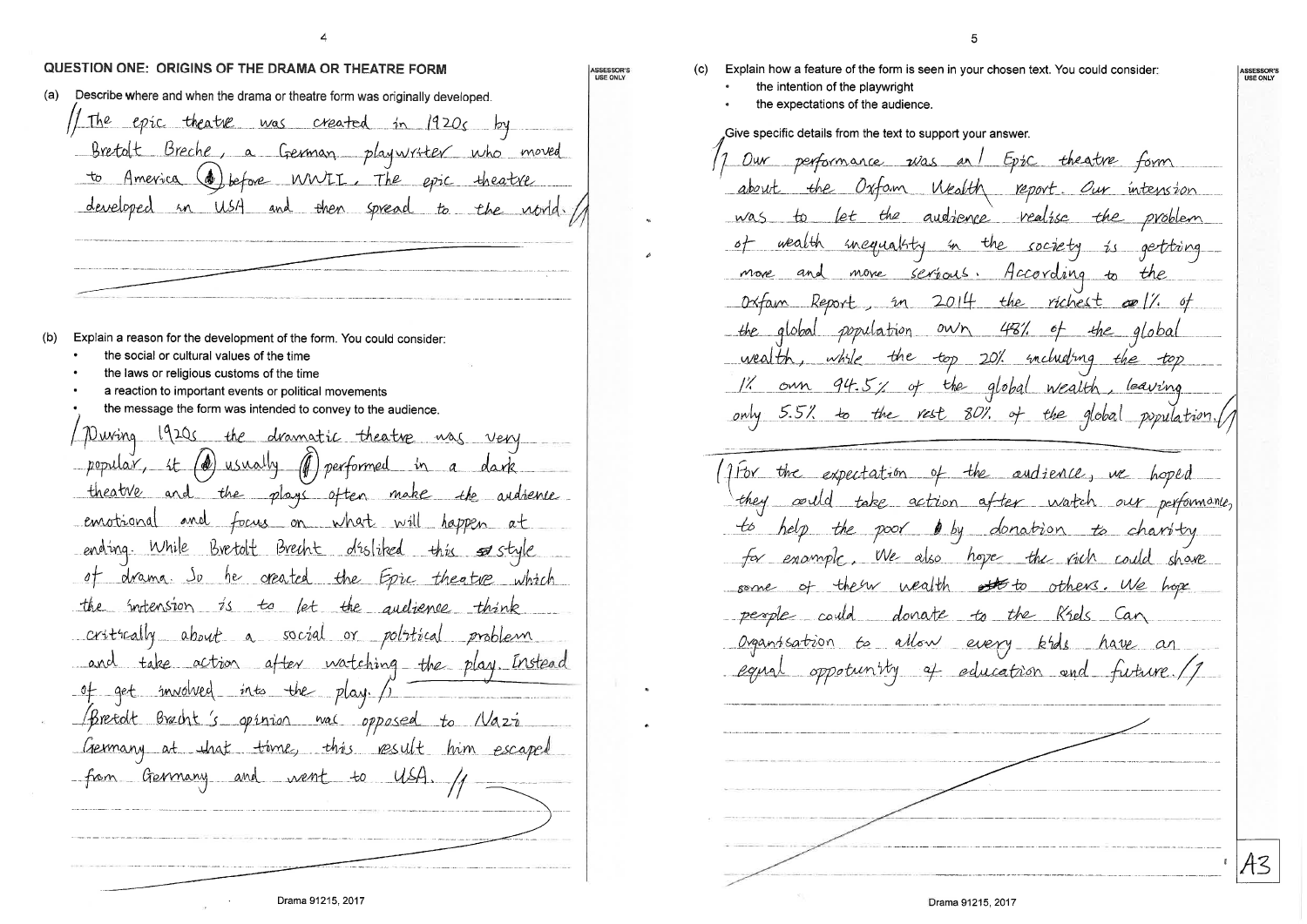QUESTION TWO: USE OF A TECHNOLOGY TO HIGHLIGHT A THEME OR IDEA ASSESSOR'S<br>USE ONLY Name a theatre technology that is typical of the form or period. Properties (plycards)  $(a)$ Describe, in detail, how this technology would have been used in a traditional performance of your chosen text. You may sketch and make annotations in the space below to support your answer. In the seene two of our performance, I , *Veter* held a paper that had 'Oppotunity' on it, then a phroard with 'Resources' written  $-$ held on it, then Rhy "Wealth" with held another placend written on 4t and finally Elham held  $plasov$ written on St. Then a rich with 'Taxes' non stole all I three sterns ran avay  $-$ trom the taxes. about What your voites ◠ Wealth Resources  $l$  axes *Oopotuni* ty took took D took awan ran

Explain how this use of a technology highlighted an important idea or theme. You could consider:

- an important relationship between characters
- the mood or atmosphere

 $(b)$ 

- beginning and ending moments
- establishment of time and place

Give specific details from the text or the form or period to support your answer. This Properties or placord highlighted use the relationship between rích and rest majority the Trich  $\nu$ eople. takes away the benes oppotunity, resources wealth everyone anay what tron paying taxes. During Scene tub lighting 25 bright co andience  $\bigl(\bigoplus$  $\overline{\phantom{a}}$ the see what the vich man was doing could characters neve talking while other  $+6$ the andtence, this creates the " effect and  $t$ the tourth the audience knew preale wall We are acting and communicating with to let them understand our intension 43

 $-that$ 

## ASSESSOR'S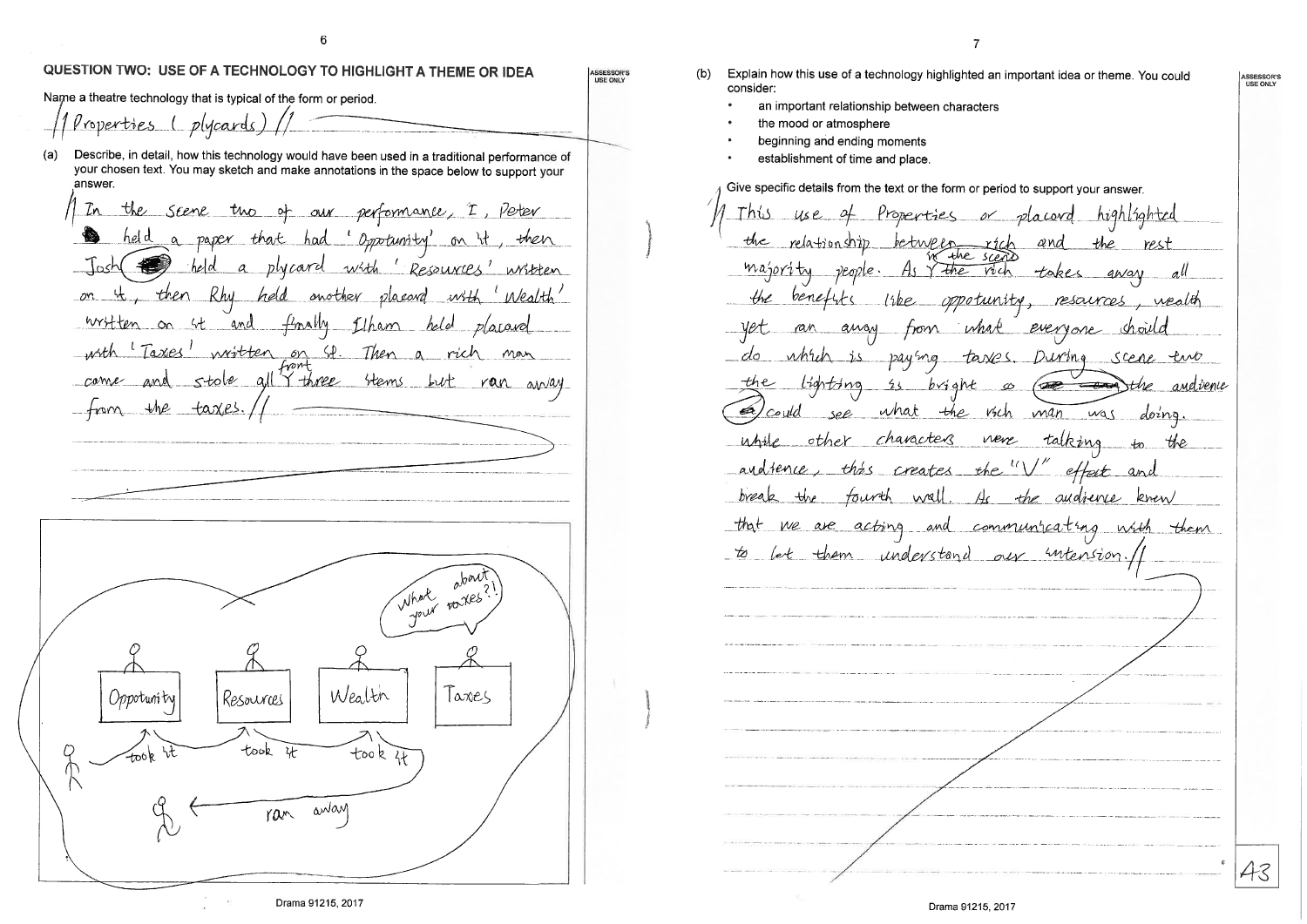#### QUESTION THREE: ACTING STYLE AND COMMUNICATION OF CHARACTER/ROLE ASSESSOR'S

-8

Choose a key character or role in your chosen text.

Multi-roles rich man,  $e_{q}$ 'Oppotunity'

- Describe, in detail, the importance of this character or role to the text or play as a whole. You  $(a)$ could consider:
	- how the character or role communicates key features of the form or period
	- how the character or role contributes to the main message of the text or play
	- how the character or role interacts with others.

. The Ortan Dev Formance hased ðп **VO** Ke every anel are *<u>Endroldia</u>* scenes  $\bigoplus$ Istory story  $15$ be the DlaN montage. Everyone plays more than roles  $OP$ andrence  $let$ the  $km$ ow RE We aeting and are **DA** emotional not Whrle get  $t\infty$  $+$ 0 one <u>role.</u>  $-1$  $\alpha$ Vich m Scene playe man and  $\alpha$ <u>- 914</u> hololmo 'oppotunity scene m  $\mathcal{O}$ anel **-teacher** a poor faminy m Scene rích scene  $\lfloor \ln \rfloor$ man stood  $\Delta$  $\Delta$  $\mathcal{O}V$  $AhP$ that  $\langle \bigcirc \rangle$ shows tallest  $t_{\delta}$ the rich box e s ave proud above ovnd only cares obout vika IAN  $\alpha$  $\alpha$ /50 held  $\mathcal{A}$ While stack  $\sigma$ paper money others <u>stsod</u>  $or$   $5$ <sup>+</sup>  $b_0\chi$  $\Delta$  $\alpha$  $\mathcal{P}$ the shmyate  $on$ This the ground  $the$ wealth dhstribudion Oxtan Wealth <u>graph</u> report and the ven merry socraty

Drama 91215, 2017

- Explain how the typical acting style of the form or period would be used to perform this (b) character or role. You could consider:
	- the creation of character
	- the actors' interaction with the audience
	- the delivery of lines and actions
	- the delivery of the main message of the text or play.

Give specific details from the text to support your answer.

In scene three  $\overline{7}$ took the vole as a teacher  $rac{1}{\sqrt{2}}$  $V$ istt  $9,7000$ famry below property  $1$ une. the scene when the  $-4t$ the end tather  $-6$ gER  $me$  = Any suggestion! sand " Krels tumed  $to$ audience help organization that an hungray Krwys  $q_D$  $+$ school lunches. Thás  $\mathcal{L}$  $W$ actor's interaction example -6F with  $ar$ and broke  $th$ andrence tourth  $1\sqrt{2}$ as  $\sigma$ andience teacher in tdd  $the$ what  $Fh$ a1 crene heh  $DOOY$ they the chudrens tron support the Kids Can organisations  $200Y$ tamuu. by give the poor a betfer chance in ve can tutune help to solve the wealth the uneengloby Tarablem Orrfam nealth  $2n$ 43

ASSESSOR'S<br>USE ONLY